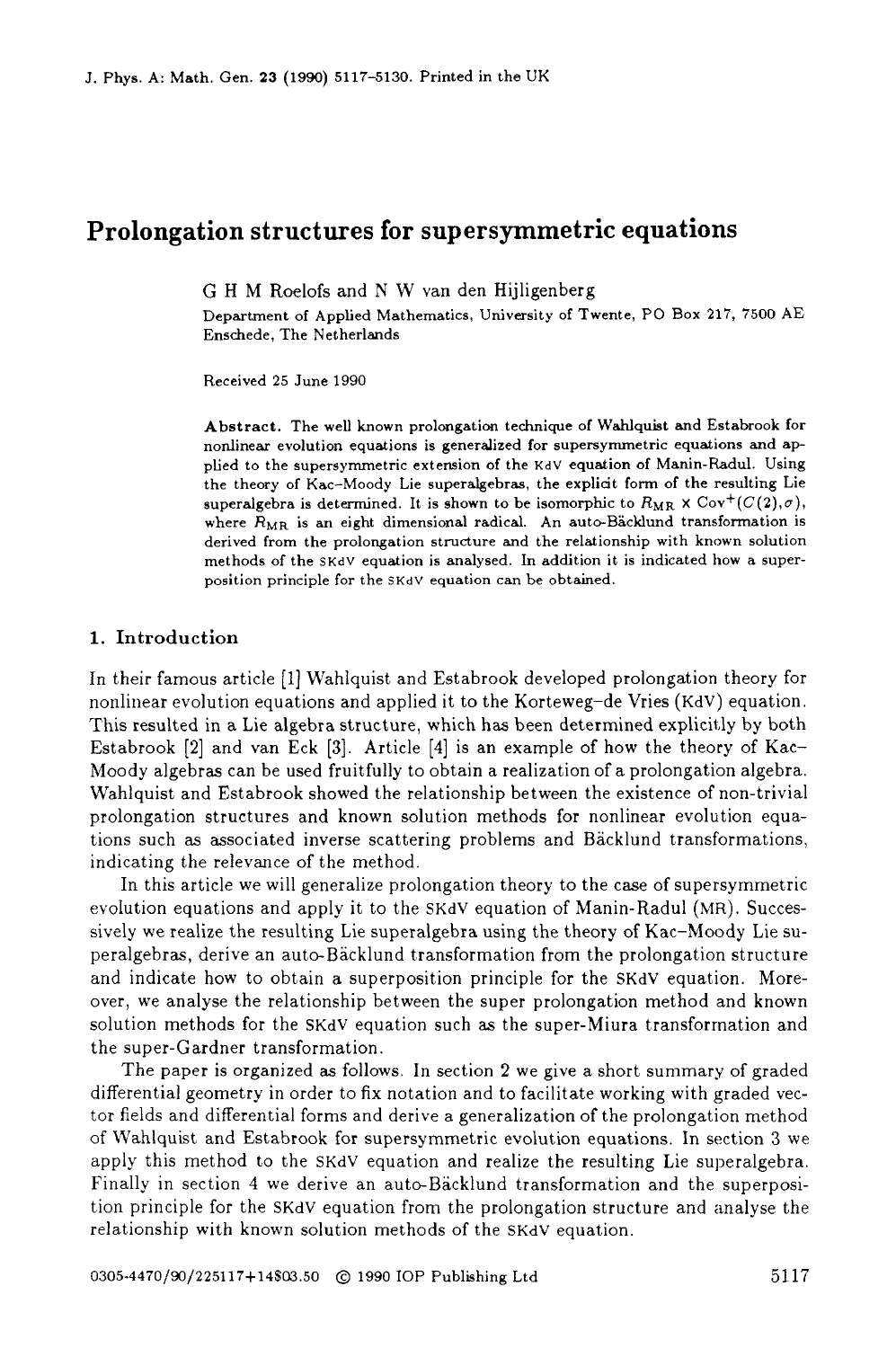# **2. Prolongation method for supersymmetric systems**

In this section we give a generalization of Wahlquist and Estabrook's prolongation method. Before that we first give a short summary of graded differential geometry [l].

# *2.1. Graded differential geometry*

In order to fix notation and to facilitate working with graded vector fields and graded differential forms in the subsequent sections of the paper, we give a short summary of the local picture of a graded manifold X of dimension  $(m, n)$  in this section. For a more detailed description we refer the reader to Kostant *[5].* 

In the following we denote by  $M_k$  the set of multi-indices  $I = (i_1, \ldots, i_k)$  which satisfy  $1 \leq i_1 < \cdots < i_k \leq m$  and by  $N_i$  the set of multi-indices  $\nu = (\nu_1, \ldots, \nu_n)$  with  $\nu_i \in \mathbb{N}$  and  $\sum \nu_i = l$ . Furthermore, for each  $\mathbb{Z}_2$ -graded vector space A we denote by  $A_i$ the subspace of homogeneous elements of degree  $i \in \mathbb{Z}_2$ . We define  $\Lambda(n)$  as the exterior algebra on *n* generators  $s_1, \ldots, s_n$ . With this definition  $\Lambda(n)$  becomes a commutative superalgebra. As a set of local odd coordinates of X we take the generators of  $\Lambda(n)$ , the even coordinates can be taken **as** in the case of an ordinary smooth manifold of dimension *m.* 

Smooth functions on this graded manifold can locally be seen **as** elements of the commutative superalgebra  $A(U) \equiv C^{\infty}(U) \otimes_{\mathbb{R}} \Lambda(n)$ , where *U* is an open subset in  $\mathbb{R}^m$ and  $C^{\infty}(U)$  is the commutative algebra of smooth real-valued functions on *U*. Each element f in  $A(U)$  can be represented as

$$
f = \sum_{k=0}^{n} \sum_{\mu \in M_k} f_{\mu} \otimes s_{\mu}
$$

with  $f_{\mu} \in C^{\infty}(U)$  and  $s_{\mu} = s_{\mu_1} s_{\mu_2} \cdots s_{\mu_k}$ . It is obvious that the elements  $f_\mu\otimes s_\mu$  span the homogeneous space of degree  $i\in\mathbb{Z}_2$ .

 $\angle k_{\text{mod }2=i}$   $\angle \mu \in M_k$   $\int \mu \otimes s_\mu$  span the nonlogeneous space of degree  $i \in \mathbb{Z}_2$ .<br>Graded vector fields and graded differential forms can locally be described in terms of specific objects concerning the commutative superalgebra  $A(U)$ . Graded vector fields are elements of the space Der  $A(U)$  of graded derivations on  $A(U)$ . One can show that Der  $A(U)$  is a free left  $A(U)$  module with basis  $\{\partial_{x_i}, \partial_{x_j} \mid 1 \le i \le m, 1 \le j \le n\},$ i.e. each  $\theta \in \text{Der } A(U)$  can be written as

$$
\theta = \sum_{i=1}^m f_i \, \partial_{x_i} + \sum_{j=1}^n g_j \, \partial_{s_j} \qquad (f_i, g_j \in A(U)).
$$

The derivations  $\partial_{x_1} \in (\text{Der } A(U))_0$  and  $\partial_{x_2} \in (\text{Der } A(U))_1$  are defined by

$$
\partial_{x_i} f = \sum_{k=0}^n \sum_{\mu \in M_k} \partial_{x_i} f_{\mu} \otimes s_{\mu} \qquad \partial_{s_j} f = \sum_{k=0}^n \sum_{\mu \in M_k} f_{\mu} \otimes \partial_{s_j} (1 \otimes s_{\mu})
$$

where  $\partial_{s}(1 \otimes s_k) = \delta_{j,k}$ . It is obvious that  $\theta \in (\text{Der } A(U)_k)$  if and only if  $f_i \in A(U)_k$ and  $g_j \in A(U)_{k+1}$  in the representation above. Der  $A(U)$  is a Lie superalgebra with commutator

$$
[\theta_1, \theta_2] \equiv \theta_1 \circ \theta_2 - (-1)^{ij} \theta_2 \circ \theta_1 \qquad (\theta_1 \in (\text{Der } A(U))_i, \theta_2 \in (\text{Der } A(U))_j).
$$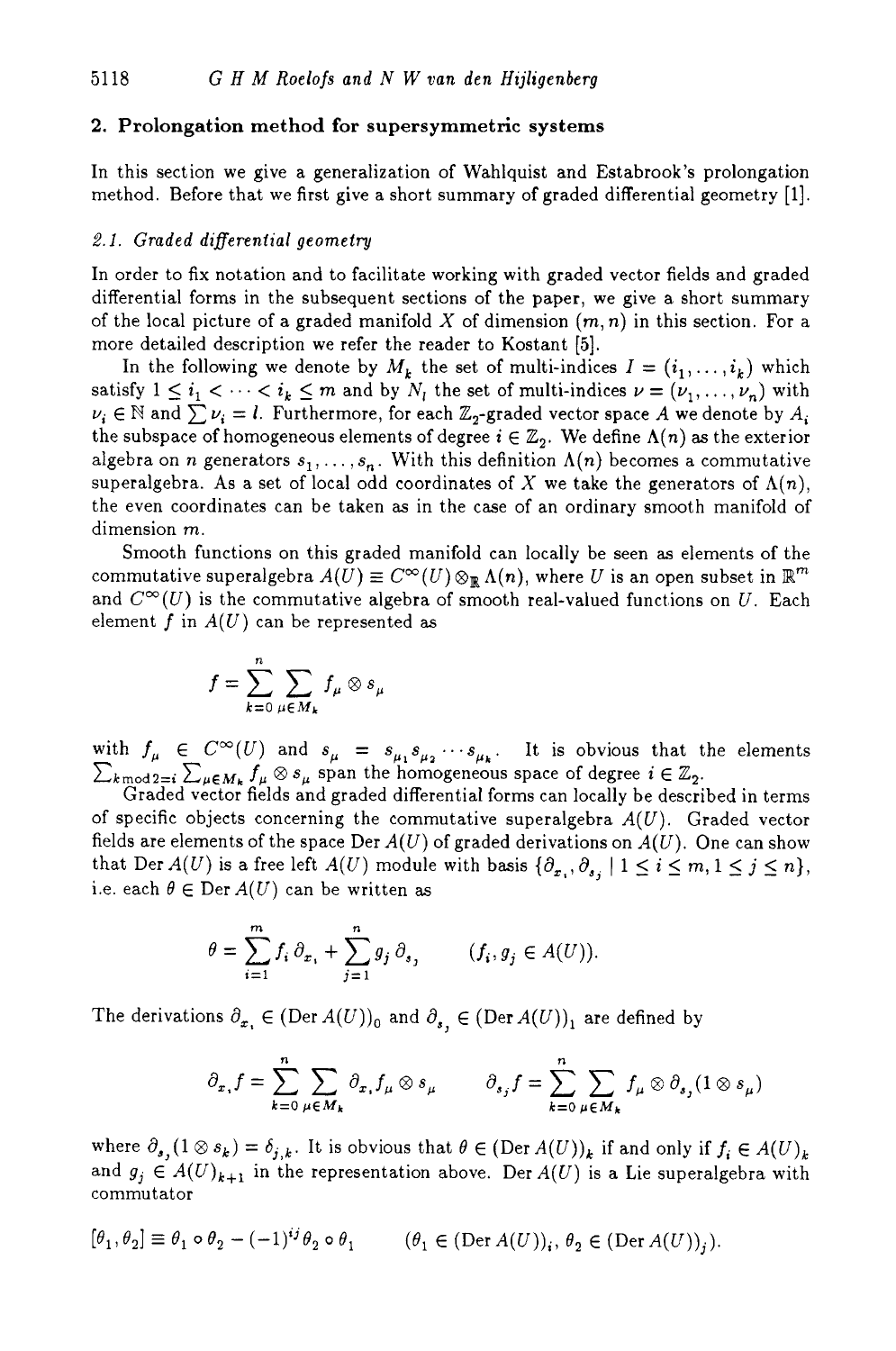For later reference we give this commutator for the case  $m = n = 1$  explicitly. For  $f^0 \in A(U)_k$ ,  $g^0 \in A(U)_l$ ,  $f^1 \in A(U)_{k+1}$  and  $g^1 \in A(U)_{l+1}$  we have

$$
[f^{0} \partial_{x} + f^{1} \partial_{s}, g^{0} \partial_{x} + g^{1} \partial_{s}] = \{f^{0} \partial_{x}g^{0} - (-1)^{kl}g^{0} \partial_{x}f^{0} + f^{1} \partial_{s}g^{0} - (-1)^{kl}g^{1} \partial_{s}f^{0}\} \partial_{x}
$$

$$
+ \{f^{0} \partial_{x}g^{1} - (-1)^{kl}g^{0} \partial_{x}f^{1} + f^{1} \partial_{s}g^{1} - (-1)^{kl}g^{1} \partial_{s}f^{1}\} \partial_{s}
$$
(1)

Graded differential k-forms are defined as elements of the space  $\Omega^k(A, U)$  of all  $k-A(U)$ -linear maps  $\beta$  on Der  $A(U)$  which for all  $1 \leq i \leq k$ ,  $\theta_i \in (\text{Der } A(U))_k$  and  $\theta_{i+1} \in (\text{Der } A(U))_i$  satisfy

$$
\langle \theta_1, \ldots, \theta_i, \theta_{i+1}, \ldots, \theta_k | \beta \rangle = -(-1)^{kl} \langle \theta_1, \ldots, \theta_{i+1}, \theta_i, \ldots, \theta_k | \beta \rangle.
$$

**As** in the ordinary case we can introduce a multiplication **A** of graded differential forms. This turns  $\Omega(A, U) \equiv \bigoplus_{k \in \mathbb{N}} \Omega^k(A, U)$  into a bigraded commutative algebra. Thus, for each  $\beta \in (\Omega^k(A, U))_i$ ,  $\gamma \in (\Omega^l(A, U))_i$ , we have  $(\sigma_1, \ldots, \sigma_i, \sigma_{i+1}, \ldots, \sigma_k | \beta) = -(-1)^m (\sigma_1, \ldots, \sigma_{i+1}, \sigma_i, \ldots, \sigma_k | \beta).$ <br>
linary case we can introduce a multiplication  $\wedge$  of graded differential<br>
urns  $\Omega(A, U) \boxminus \bigoplus_{k \in \mathbb{N}} \Omega^k(A, U)$  into a bigraded commutative algebr

$$
\beta \wedge \gamma = (-1)^{kl + ij} \gamma \wedge \beta.
$$

If we define  $dx_i \in (\Omega^1(A, U))_0$  and  $ds_i \in (\Omega^1(A, U))_1$  in the usual way, one can prove that  $\{dx_I \wedge ds^{\nu} \mid I \in M_k, \nu \in N_l, k+l=p\}$  is a basis of  $\Omega^p(A, U)$  as a free right  $A(U)$ module. where

$$
dx_I = dx_{i_1} \wedge \cdots \wedge dx_{i_k}
$$
  
\n
$$
ds^{\nu} = ds_1^{\nu_1} \wedge \cdots \wedge ds_n^{\nu_n}
$$
 with  $ds_j^p = ds_j \wedge \cdots \wedge ds_j$   
\n
$$
p \text{ times}
$$

i.e. each  $\beta \in \Omega^p(A, U)$  can be written as

$$
\beta = \sum_{k+l=p} \sum_{\substack{I \in M_k \\ \nu \in N_l}} dx_I \wedge ds^{\nu} f_{I,\nu} \qquad (f_{I,\nu} \in A(U)).
$$

Finally we remark that there is a unique operator  $d : \Omega(A, U) \to \Omega(A, U)$  of degree  $(1,0)$  that satisfies  $d^2 = 0$  and

$$
d(f) = \sum_{i=1}^{m} dx_i \, \partial_{x_i}(f) + \sum_{j=1}^{n} ds_j \, \partial_{s_j}(f) \qquad (f \in \Omega^0(A, U) = A(U)). \tag{2}
$$

This operator is the exterior differential operator for graded differential forms. On  $\Omega^p(A, U)$  it acts as

$$
d\beta = \sum_{k+l=p} \sum_{\substack{I \in M_k \\ \nu \in N_l}} (-1)^p dx_I \wedge ds^{\nu} \wedge df_{I,\nu}.
$$
 (3)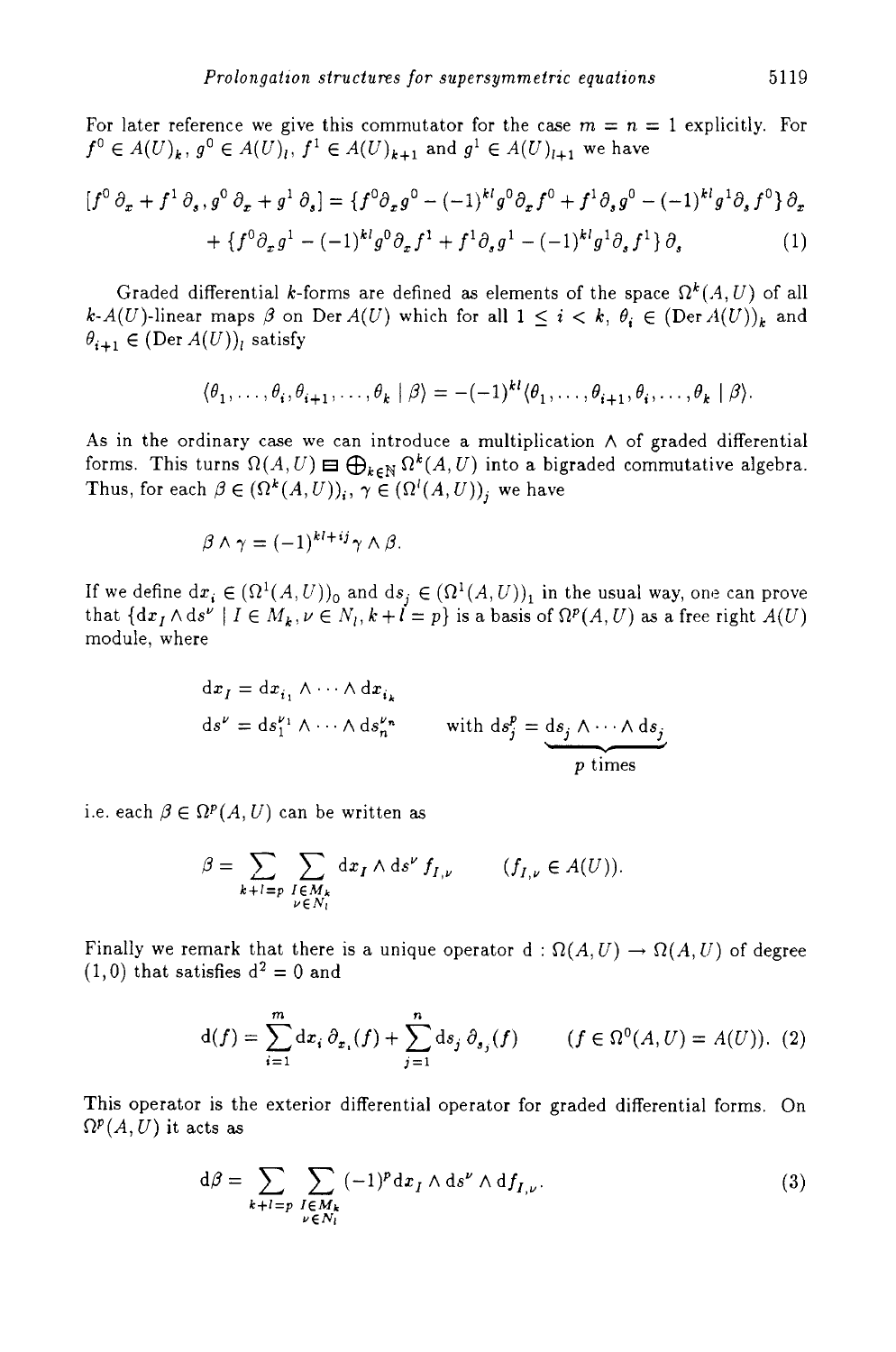# 2.2. Generalization *of* the prolongation method

In this subsection we give a generalization for systems of supersymmetric evolution equations of the prolongation method described for ordinary evolution equations by Wahlquist and Estabrook [I]. For this purpose we first give a short summary of the prolongation method for an ordinary evolution equation

$$
u_t = f(u^{(n)}) \tag{4}
$$

where  $f(u^{(n)})$  is a function of u and derivatives of u up to order n. Working on the  $(n-1)$ th order jet bundle, where we denote the *i*th order derivative of *u* by  $u_i$ (in practical problems we also use the notation  $u, u_x, u_{xx}, \ldots$ ), we can represent this differential equation by the set of differential 2-forms

$$
\alpha_i = du_{i-1} \wedge dt - u_i dx \wedge dt \qquad \text{for } i = 1, \dots, n-1
$$

and one additional form  $\alpha_n$  representing the differential equation. By this we mean that the pullback of these forms to a solution manifold of equation **(4)** vanishes identically, and reversely, any  $(x, t)$ -dependent solution  $u$  to the set of equations

$$
\alpha_1 = \dots = \alpha_n = 0 \tag{5}
$$

satisfies equation **(4).** From Cartan's theory of differential forms [6] we have an integrability condition on the set of equations (5), namely, if  $I = I(\alpha_1, \ldots, \alpha_n)$  is the ideal generated by the  $\alpha_i$  in the exterior algebra with basis  $\{dx, dt, du, du_1, \ldots, du_{n-1}\}$ , we must have that  $dI \subset I$ .

The prolongation method consists of adding an additional I-form

$$
\omega = dy + F(u^{(n-1)}, y) dx + G(u^{(n-1)}, y) dt
$$

to the set  $\alpha_1, \ldots, \alpha_n$  and requiring  $d\omega$  to be element of the extended ideal  $I(\alpha_1, \ldots, \alpha_n, \omega)$ . One can easily see that this can be reformulated as follows: add to the original set of forms a Lie algebra valued form

$$
\omega = dy + F(u^{(n-1)}) dx + G(u^{(n-1)}) dt
$$

and require  $\omega$  to satisfy the condition  $d\omega + [G, F] dx \wedge dt \in I(\alpha_1, \ldots, \alpha_n)$ . This condition leads to an overdetermined system of partial differential equations for *F*  and G, which gives rise to a Lie algebra structure to be determined.

In general a set of supersymmetric evolution equations will be of the form

$$
u_t = f(u^{(n)}, \varphi^{(m)})
$$
\n<sup>(6)</sup>

$$
\varphi_t = g(u^{(n)}, \varphi^{(m)}) \tag{7}
$$

where u is an even and  $\varphi$  is an odd function. Working on an appropriate (graded) jet bundle we can represent this set of equations by the the set of even differential 2-forms

$$
\alpha_i = dt \wedge du_{i-1} + dx \wedge dt \, u_i \qquad \text{for } i = 1, \dots, n-1
$$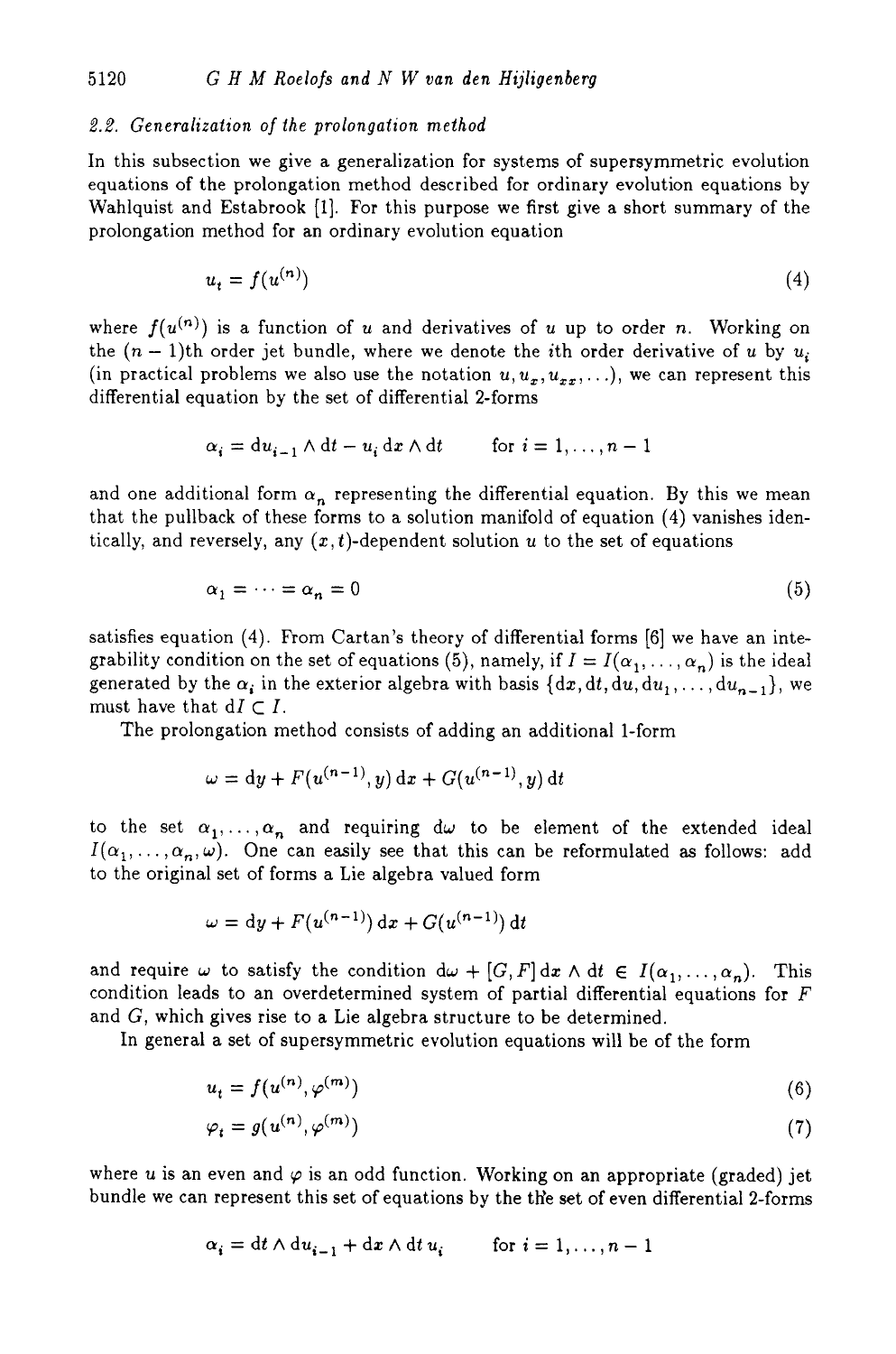and an additional even form  $\alpha'_n$  representing equation (6), together with the set of odd differential 2-forms

$$
\beta_j = dt \wedge d\varphi_{j-1} + dx \wedge dt \varphi_j \qquad \text{for } j = 1, ..., m-1
$$

and an additional odd form  $\beta_m$  representing equation (7). At this place we assume the analogue of Cartan's integrability condition for ordinary differential forms to hold also for graded differential forms, namely  $dI \subset I$  where  $I = I(\alpha_1, \ldots, \alpha_n, \beta_1, \ldots, \beta_m)$ is the ideal generated by the  $\alpha_i$  and  $\beta_j$  in the (graded) exterior algebra with basis  $\{dx, dt, du, \ldots, du_{n-1}, d\varphi, \ldots, d\varphi_{m-1}\}.$ 

Since in this case we are dealing with even **as** well **as** odd differential forms, our generalization of the prolongation method of Wahlquist and Estabrook consists of adding both an even differential 1-form

$$
\omega^{0} = dy^{0} + dx F^{0}(u^{(n-1)}, \varphi^{(m-1)}, y^{0}, y^{1}) + dt G^{0}(u^{(n-1)}, \varphi^{(m-1)}, y^{0}, y^{1})
$$

and an odd differential 1-form

$$
\omega^1 = dy^1 + dx F^1(u^{(n-1)}, \varphi^{(m-1)}, y^0, y^1) + dt G^1(u^{(n-1)}, \varphi^{(m-1)}, y^0, y^1)
$$

where  $y^0$  and  $y^1$  are a new even and odd variable, respectively,  $F^0$  and  $G^0$  are even and  $F^1$  and  $G^1$  odd functions, and requiring both  $d\omega^0$  and  $d\omega^1$  to be element of the extended ideal  $I(\alpha_1, \ldots, \alpha_n, \beta_1, \ldots, \beta_m, \omega^0, \omega^1)$ .

Using formulae (2) and (3) we find for  $d\omega^k$   $(k = 0, 1)$ 

$$
d\omega^{k} = -\sum_{i=0}^{n-1} (dx \wedge du_{i} F_{u_{i}}^{k} + dt \wedge du_{i} G_{u_{i}}^{k}) - \sum_{j=0}^{m-1} (dx \wedge d\varphi_{j} F_{\varphi_{j}}^{k} + dt \wedge d\varphi_{j} G_{\varphi_{j}}^{k}) - dx \wedge (dy^{0} F_{y^{0}}^{k} + dy^{1} F_{y^{1}}^{k}) - dt \wedge (dy^{0} G_{y^{0}}^{k} + dy^{1} G_{y^{1}}^{k}).
$$

Using the definition of  $\omega^0$  and  $\omega^1$  to eliminate dy<sup>0</sup> and dy<sup>1</sup> we can rewrite this as  $d\omega^k = \cdots - dx \wedge (\omega^0 F_{\infty}^k + \omega^1 F_{\infty}^k) - dt \wedge (\omega^0 G_{\infty}^k + \omega^1 G_{\infty}^k)$ 

$$
d\omega^{k} = \cdots - dx \wedge (\omega^{0} F_{y^{0}}^{k} + \omega^{1} F_{y^{1}}^{k}) - dt \wedge (\omega^{0} G_{y^{0}}^{k} + \omega^{1} G_{y^{1}}^{k})
$$

$$
+ dx \wedge dt (G^{0} F_{y^{0}}^{k} + G^{1} F_{y^{1}}^{k} - F^{0} G_{y^{0}}^{k} - F^{1} G_{y^{1}}^{k}).
$$

If we define two even vector fields

$$
F = F^0 \partial_{y^0} + F^1 \partial_{y^1} \qquad G = G^0 \partial_{y^0} + G^1 \partial_{y^1} \qquad (8)
$$

we see from formula (1) that the coefficient of  $dx \wedge dt$  in the last expression for  $d\omega^k$  is the coefficient of  $\partial_{\mu k}$  in [G, F] for  $k = 0, 1$ , respectively. Hence  $\omega^0$  and  $\omega^1$  can be seen as the components of an even vector field valued form

$$
\omega = \mathrm{d}\tilde{y} + \mathrm{d}x F + \mathrm{d}t G.
$$

**As** in the ordinary case we can now reformulate the prolongation method as follows: add to the original set of forms an even Lie superalgebra valued form

$$
\omega = d\bar{y} + dx F(u^{(n-1)}, \varphi^{(m-1)}) + dt G(u^{(n-1)}, \varphi^{(m-1)})
$$

and require that  $\omega$  satisfy the condition  $d\omega + d\alpha \wedge dt$  [G, F]  $\in I(\alpha_1, \ldots, \alpha_n, \beta_1, \ldots, \beta_m)$ . From the above it is clear that both *F* and G must be even elements of this Lie superalgebra.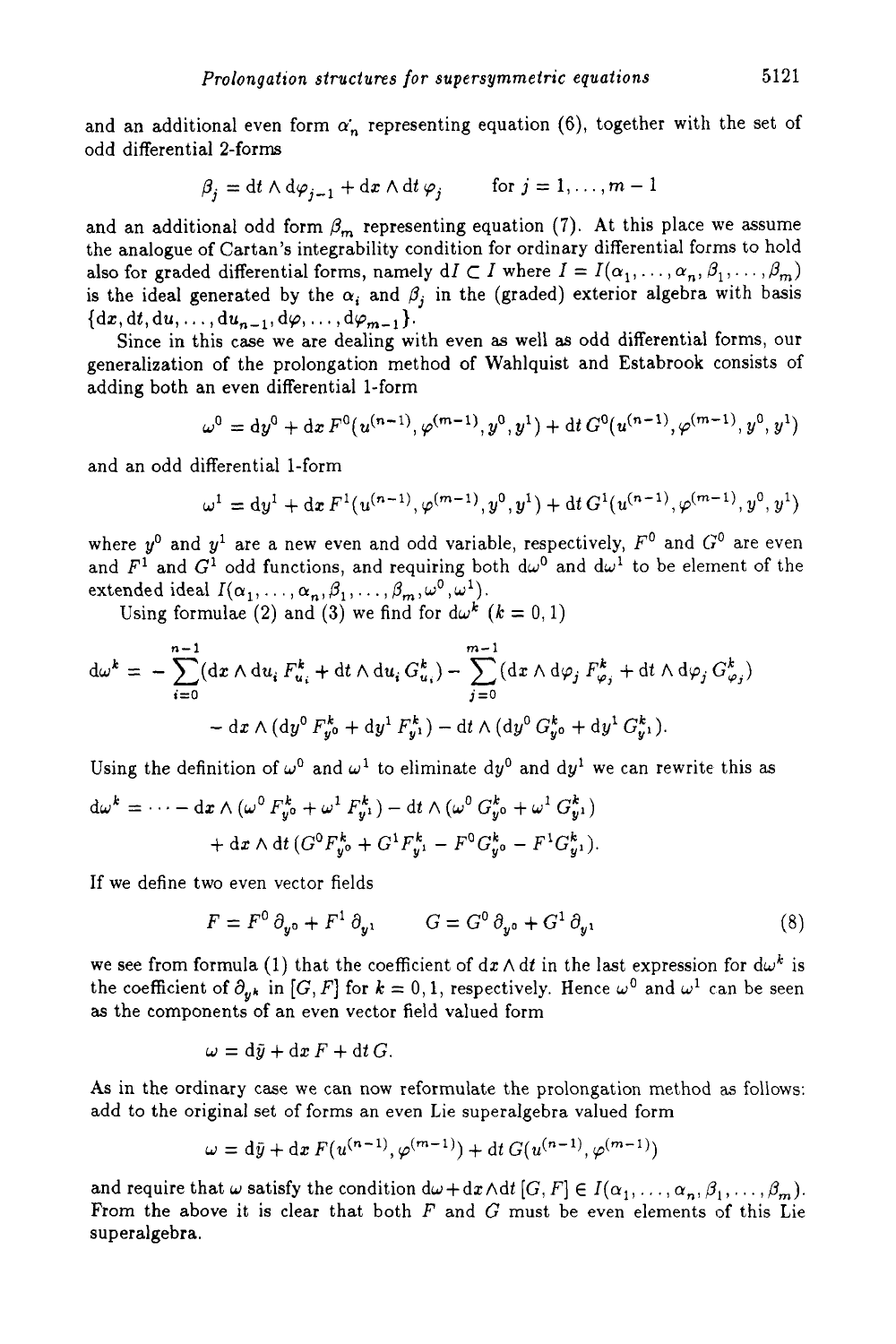# **3. Application to the SKdV equation**

In this section we apply the method developed in section 2 to the SKdV equation of Manin-Radul

$$
u_t = -u_{xxx} + 6uu_x - 3\varphi\varphi_{xx}
$$
\n(9)

$$
\varphi_t = -\varphi_{xxx} + 3u\varphi_x + 3u_x\varphi. \tag{10}
$$

In the first subsection we derive the necessary equations and the resulting Lie superalgebra, in the second subsection we realize this Lie superalgebra using the theory of Kac-Moody Lie superalgebra.

#### 3.1. Prolongation of the *SKdV* equation

Using the methods described in subsection 2.2 we may represent the SKdV equation by the set of differential 2-forms

$$
\alpha_1 = dt \wedge du + dx \wedge dt u_x
$$
  
\n
$$
\alpha_2 = dt \wedge du_x + dx \wedge dt u_{xx}
$$
  
\n
$$
\alpha_3 = dt \wedge du_{xx} + dx \wedge dt (6uu_x - 3\varphi\varphi_{xx}) - dx \wedge du
$$
  
\n
$$
\beta_1 = dt \wedge d\varphi + dx \wedge dt \varphi_x
$$
  
\n
$$
\beta_2 = dt \wedge d\varphi_x + dx \wedge dt \varphi_{xx}
$$
  
\n
$$
\beta_3 = dt \wedge d\varphi_{xx} + dx \wedge dt (3u\varphi_x + 3u_x\varphi) - dx \wedge d\varphi.
$$

If  $I = I(\alpha_1, \alpha_2, \alpha_3, \beta_1, \beta_2, \beta_3)$  is the ideal in the exterior algebra with basis  ${dx, dt, du, du_x, du_{xx}, d\varphi, d\varphi_x, d\varphi_{xx}}$ , one can easily verify that the condition  $dI \subset I$ is satisfied. To prolong the ideal *I* we add the even Lie superalgebra valued prolongation form

$$
\omega = \mathrm{d} \bar{y} + \mathrm{d} x\, F(u, u_x, u_{xx}, \varphi, \varphi_x, \varphi_{xx}) + \mathrm{d} t\, G(u, u_x, u_{xx}, \varphi, \varphi_x, \varphi_{xx})
$$

where F and G are two even elements of the Lie superalgebra, and require that  $\omega$ satisfy the condition  $d\omega + dt \wedge dt$  [G, F]  $\in$  *I*. This condition leads to the overdetermined system of partial differential equations

$$
F_u + G_{u_{xx}} = 0 \t F_{u_x} = F_{u_{xx}} = 0
$$
  
\n
$$
F_{\varphi} + G_{\varphi_{xx}} = 0 \t F_{\varphi_x} = F_{\varphi_{xx}} = 0
$$
  
\n
$$
(6uu_x - 3\varphi\varphi_{xx})F_u + (3u\varphi_x + 3u_x\varphi)F_{\varphi} - u_xG_u - u_{xx}G_{u_x} - \varphi_xG_{\varphi} - \varphi_{xx}G_{\varphi_x} + [F, G]
$$
  
\n
$$
= 0.
$$

We solved this system using a REDUCE package for computations in Lie superalgebras [7]. If we define  $x_i$  with  $i < 0$  to be odd generators of the Lie superalgebra and  $x_i$  with  $i > 0$  even generators, we find for *F* and *G* 

$$
F = u\varphi x_{-2} + \varphi x_{-1} + x_1 + ux_2 + u^2 x_3
$$
\n
$$
G = \frac{1}{2} \left[ -2u\varphi x_{-6} - 2\varphi x_{-5} - 2(-u\varphi_x + u_x\varphi)x_{-4} + 2\varphi_x x_{-3} - 2(-3u\varphi + \varphi_{xx})x_{-1} - 2(-4u^2\varphi + u\varphi_{xx} - u_x\varphi_x + u_{xx}\varphi)x_{-2} - 2(-3u^2 + u_{xx} + 3\varphi\varphi_x)x_2 - 2(-4u^3 + 2uu_{xx} + 2u\varphi\varphi_x - u_x^2)x_3 + 2x_4 - 2u_x x_5 - 2ux_6 - u^2x_7 + 2\varphi\varphi_x x_8 \right]
$$
\n(12)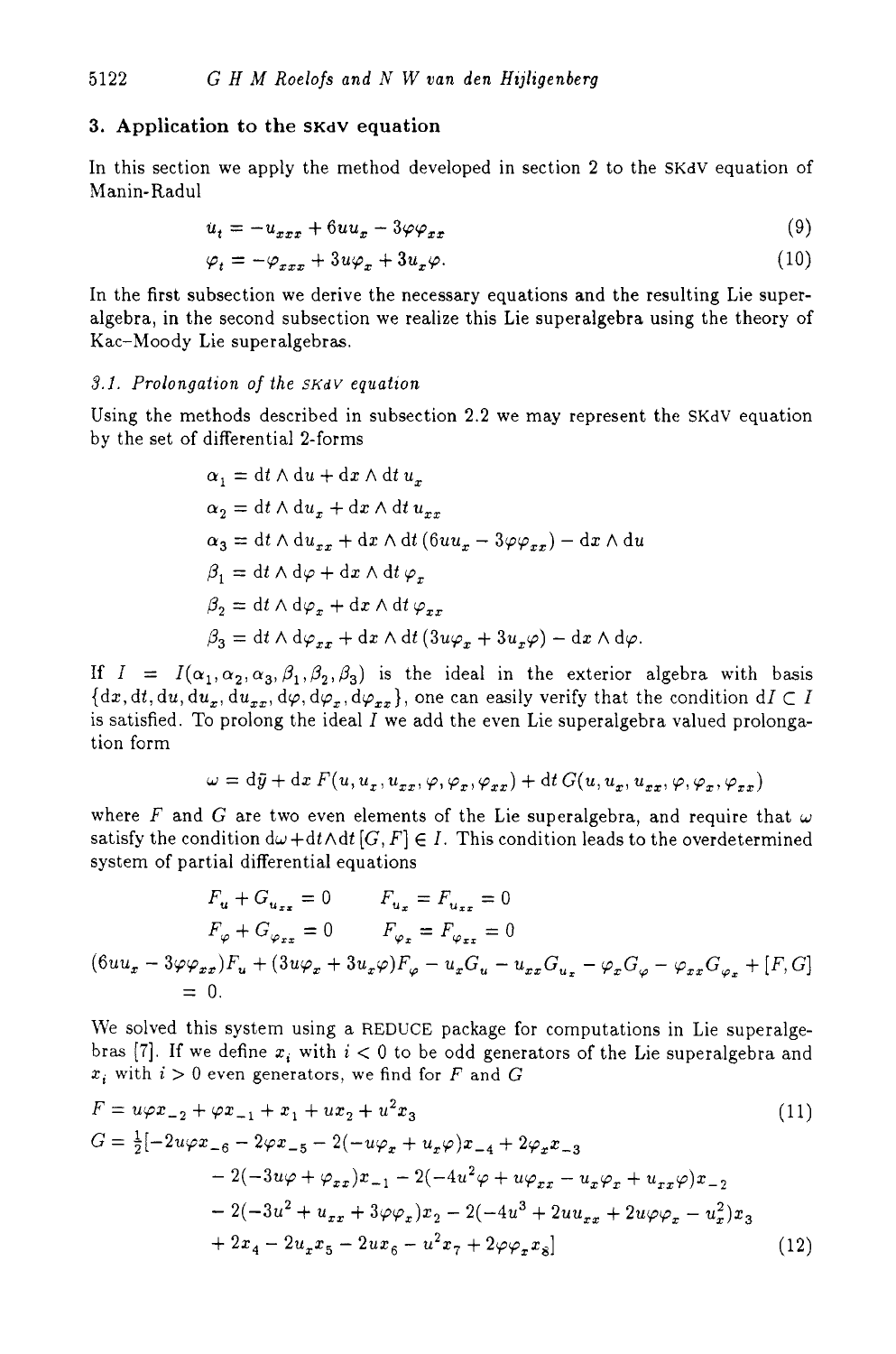where we have defined

$$
x_5 = [x_1, x_2] \qquad x_6 = [x_1, x_5] \qquad x_7 = [x_2, x_5] \qquad x_8 = [x_{-1}, x_{-1}]
$$
  
\n
$$
x_{-3} = [x_{-1}, x_1] \qquad x_{-4} = [x_{-1}, x_2] \qquad x_{-5} = [x_{-3}, x_1] \qquad x_{-6} = [x_{-3}, x_2].
$$
\n
$$
(13)
$$

In addition we find that the following commutation relations hold

$$
[x_{-6}, x_1] = -\frac{1}{3}([x_{-2}, x_4] - 3x_{-3}) \qquad [x_{-4}, x_{-1}] = 0 \qquad [x_{-4}, x_1] = 0
$$
  
\n
$$
[x_{-2}, x_1] = 0 \qquad [x_{-2}, x_{-2}] = 0 \qquad [x_{-2}, x_{-1}] = 2x_3
$$
  
\n
$$
[x_{-1}, x_3] = 0 \qquad [x_{-1}, x_4] = -[x_{-5}, x_1] \qquad [x_{-1}, x_7] = 0 \qquad (14)
$$
  
\n
$$
[x_1, x_3] = 0 \qquad [x_1, x_4] = 0 \qquad [x_1, x_5] = 2x_5
$$
  
\n
$$
[x_2, x_3] = 0 \qquad [x_1, x_4] = [x_1, x_6] \qquad [x_2, x_7] = 0 \qquad (15)
$$
  
\n
$$
[x_3, x_4] = \frac{3}{2}([x_1, x_7] - 2x_5).
$$

# *3.2. Realizatton* of *the prolongation algebra*

In this section we, as already mentioned, determine the structure of the prolongation algebra of the SKdV equation and give a realization of it, using the theory of Kac-Moody Lie superalgebras. Henceforth we denote this prolongation algebra, i.e. the Lie superalgebra generated by the even generators  $x_1, \ldots, x_8$  and the odd generators  $x_{-1},...,x_{-6}$  and subjected to relations (13) and (14), by MR. An important tool for determining the explicit structure is a grading. The following proposition is immediate.

# *Proposition 1.* MR admits a Z grading

| Generator $x_{-6}$ $x_{-5}$ $x_{-4}$ $x_{-3}$ $x_{-2}$    |  |  | $x_{-1}$ |           |  |
|-----------------------------------------------------------|--|--|----------|-----------|--|
| Degree $-1$ 3 $-3$ 1 $-5$                                 |  |  |          |           |  |
| Generator $x_1$ $x_2$ $x_3$ $x_4$ $x_5$ $x_6$ $x_7$ $x_8$ |  |  |          |           |  |
| Degree $2 \t -2 \t -6 \t 6 \t 0 \t 2$                     |  |  |          | $-2$ $-2$ |  |

such that relations **(13)** and (14) are homogeneous

Note that this  $\mathbb Z$  grading is consistent with the  $\mathbb Z_2$  grading of MR.

In  $[4]$  we showed how the Kac-Moody algebra  $A_1^{(1)}$  and its realization can be used to find a realization of the prolongation algebra of the ordinary KdV equation. In this case the Kac-Moody Lie superalgebra  $C^{(2)}(2)$  plays a similar role. We have the following proposition.

*Proposition 2 (Kac [8], proposition 1.2).* (a)  $C^{(2)}(2)$  is the Lie superalgebra with even generators  $H_1, H_2$ , odd generators  $E_1, E_2, F_1, F_2$  and defining relations  $(i, j = 1, 2)$ 

$$
[H_i, H_j] = 0 \t\t [E_i, F_j] = \delta_{ij} H_i
$$
  
\n
$$
[H_i, E_j] = a_{ij} E_j \t\t [H_i, F_j] = -a_{ij} F_j
$$
  
\n
$$
(\text{ad } E_i)^{1-a_{ij}} E_j = 0 \t\t (\text{ad } F_i)^{1-a_{ij}} F_j = 0 \t\t (i \neq j)
$$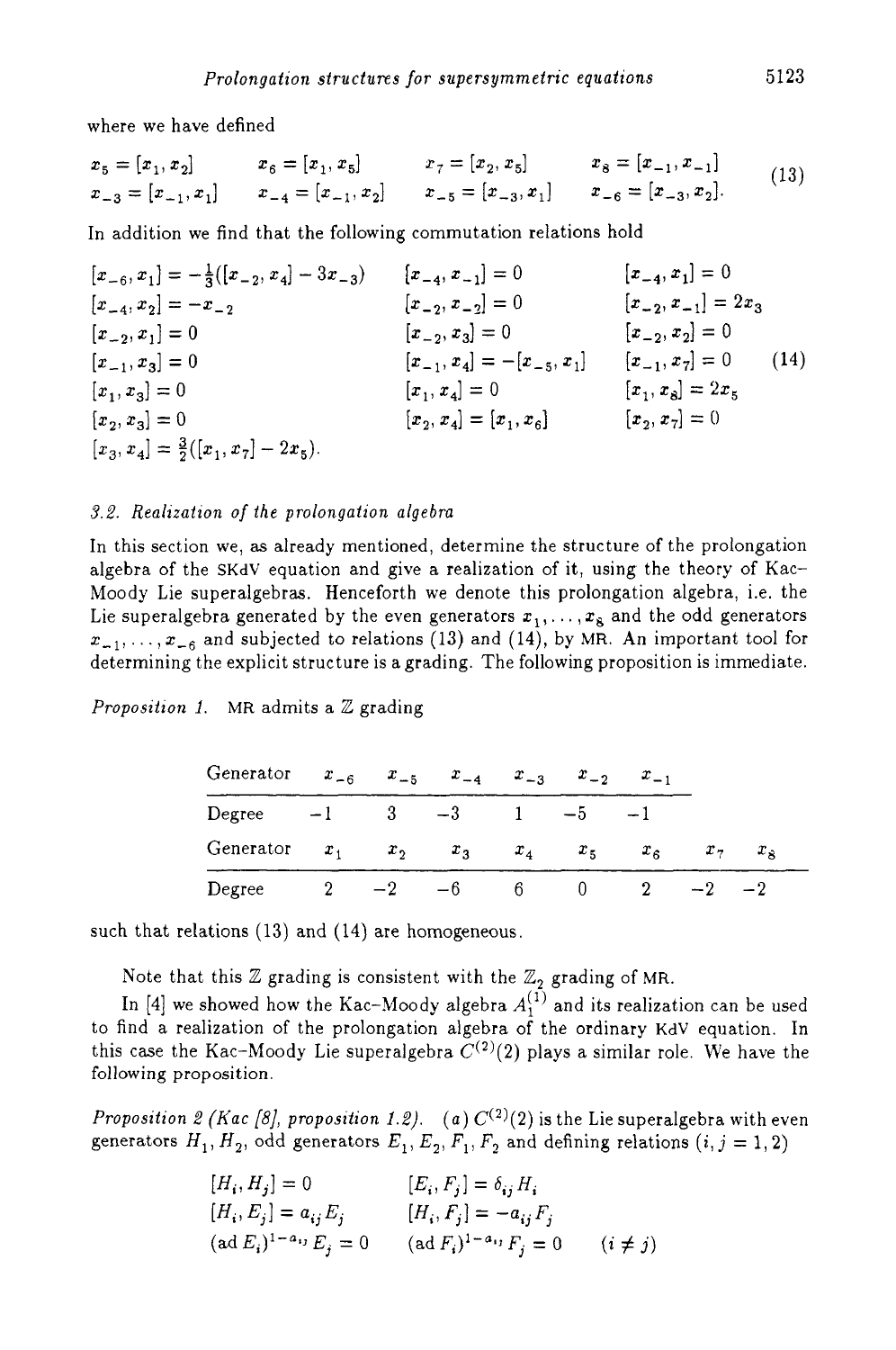where  $a_{ii} = 2$  and  $a_{ii} = -2$   $(i \neq j)$ .

(b) If  $C(2) \simeq A(1,0) \simeq \text{osp}(2,2)$  is the (classical) eight-dimensional Lie superalgebra with Dynkin diagram  $\otimes -\otimes$ ,  $\sigma$  the automorphism of  $C(2)$  of order 2 corresponding to interchanging the two vertices in the Dynkin diagram, with corresponding  $\mathbb{Z}_{2}$ gradation  $C(2) = C(2)_{\bar{0}} \oplus C(2)_{\bar{1}}$ , and  $C = \langle H_1 + H_2 \rangle$  the centre of  $C^{(2)}(2)$ , then

$$
C^{(2)}(2)/C \simeq \text{Cov}(C(2), \sigma) = \bigoplus_{i \in \mathbb{Z}} \lambda^i C(2)_{i \bmod 2} \subset C(2) \otimes \mathbb{C}[\lambda, \lambda^{-1}]
$$

where  $\lambda$  is an indeterminate.

|                                                                   |   | $h_0$ $e_1$              |        | $e_2$ $f_{-1}$ $f_{-2}$ $v_0$                                     |                        |                         | $v_1$                                         | $v_{-1}$                               |
|-------------------------------------------------------------------|---|--------------------------|--------|-------------------------------------------------------------------|------------------------|-------------------------|-----------------------------------------------|----------------------------------------|
| $h_0$<br>e <sub>1</sub><br>e <sub>2</sub><br>$f_{-1}$<br>$f_{-2}$ | 0 | e <sub>1</sub><br>$2e_2$ | 0<br>0 | $2e_2 - f_{-1} -2f_{-2} = 0$<br>$h_0$<br>$-e_1$<br>$-2f_{-2} = 0$ | $f_{-1}$<br>$h_0$<br>0 | $-v_1$<br>$\bf{0}$<br>0 | $v_1$<br>0<br>0<br>$v_{-1} - v_0$<br>$v_{-1}$ | $-v_{-1}$<br>$-v_0$<br>$v_1$<br>0<br>0 |
| v <sub>0</sub><br>$v_1$<br>$v_{-1}$                               |   |                          |        |                                                                   |                        | 0                       | $e_1$<br>$-2e_2$                              | $-f_{-1}$<br>$h_0$<br>$2f_{-2}$        |

**Table 1.** Commutator table of  $C(2)_{\bar{0}} \oplus C(2)_{\bar{1}}$ .

Working out the construction of proposition 2, we see that  $C(2)_{\bar{0}} =$  $\langle h_0, e_1, e_2, f_{-1}, f_{-2} \rangle$  and  $C(2)_{\bar{1}} = \langle v_0, v_1, v_{-1} \rangle$ . The even and odd elements of  $C(2)_{\bar{0}}$ and  $C(2)$ <sub>I</sub> are just those with even and odd indices, respectively. The commutator table of  $C(2)_{\bar{0}} \oplus C(2)_{\bar{1}}$  can be found in table 1. Note that  $\dot{C}(2)_{\bar{0}}$  constitutes a  $B(0,1) \simeq$  osp(1,2),  $\langle h_0, e_2, f_{-2} \rangle$  a sl(2) and  $C(2)_{\bar{1}}$  is a  $C(2)_{\bar{0}}$  module.

The isomorphism  $C^{(2)}(2)/C \to \bigoplus_{i \in \mathbb{Z}} \lambda^i C(2)_{i \mod 2}$  is given explicitly by

$$
E_1 \mapsto e_1 \qquad F_1 \mapsto f_{-1} \qquad H_1 \mapsto h_0
$$
  

$$
E_2 \mapsto \lambda v_{-1} \qquad F_2 \mapsto \lambda^{-1} v_1.
$$

As in the ordinary case we are only interested in the positive part of  $C^{(2)}(2)$ . Equating to zero  $F_2$  yields the following.

*Proposition* **9.**  The Lie superalgebra with even generator *H,,* odd generators  $E_1, F_1, E_2$  and defining relations

$$
[E_1, F_1] = H_1
$$
  
\n
$$
[H_1, E_2] = -2E_2
$$
  
\n
$$
[H_1, E_1] = 2E_1
$$
  
\n
$$
[H_1, F_1] = -2F_1
$$
  
\n
$$
[H_1, F_1] = -2F_1
$$
\n(15)  
\n
$$
[H_1, F_1] = -2F_1
$$

is isomorphic to the algebra  $Cov^+(C(2), \sigma) = \bigoplus_{i \in \mathbb{N}} \lambda^i C(2)_{i \mod 2}$ , the isomorphism being given by

$$
H_1 \mapsto h_0 \qquad E_1 \mapsto e_1 \qquad F_1 \mapsto f_{-1} \qquad E_2 \mapsto \lambda v_{-1}.
$$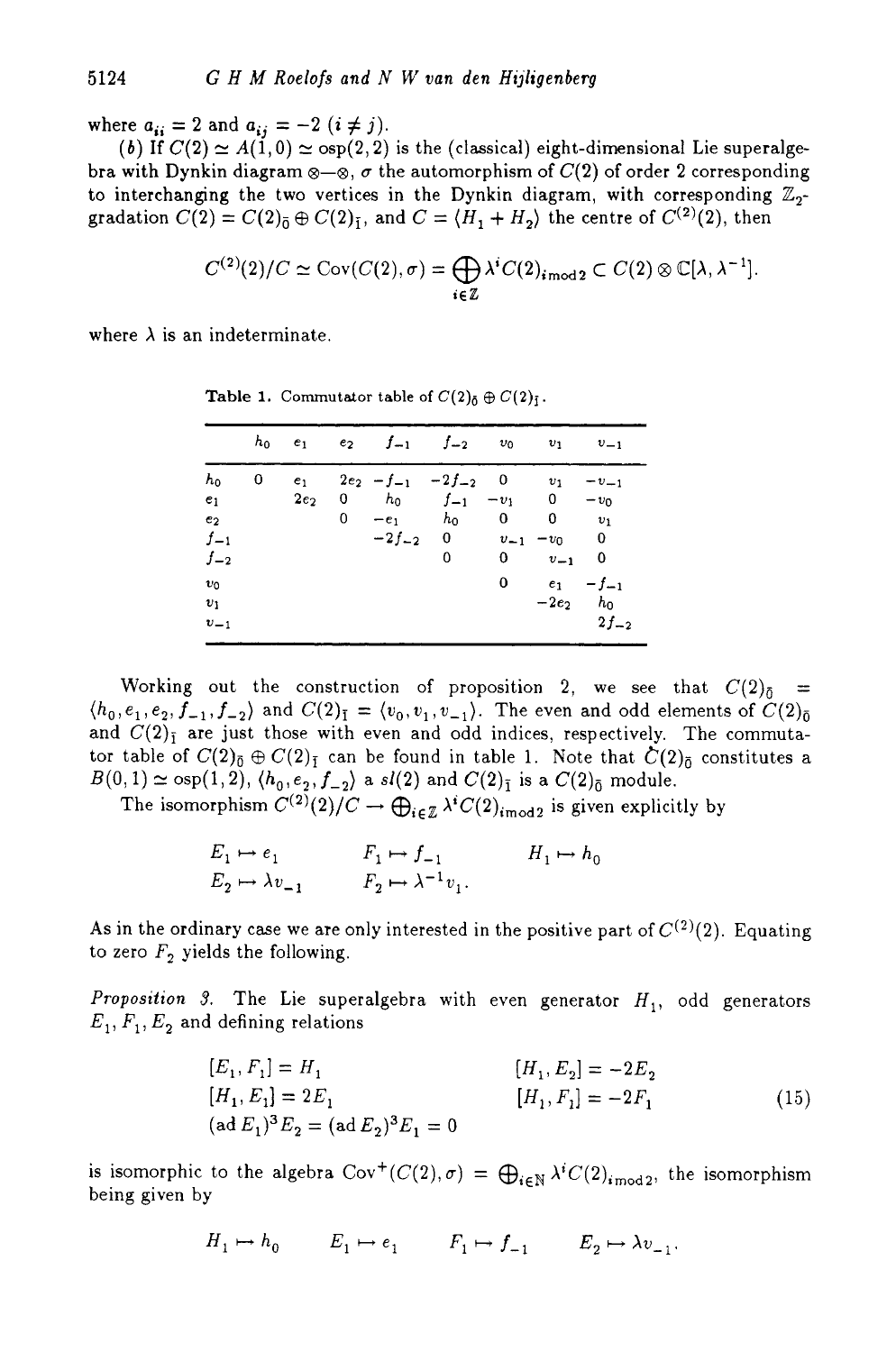|                                                                                                           | $x_{-16}$    |                    | $x_{-10}$         |                      | $x_{-8}$<br>$x_{-6}$                                                    | $x_{-5}$                                                                          | $x_{-4}$                                                                                           | $x_{-3}$              | $x_{-1}$<br>$x_{-2}$                                                                                                                                 |
|-----------------------------------------------------------------------------------------------------------|--------------|--------------------|-------------------|----------------------|-------------------------------------------------------------------------|-----------------------------------------------------------------------------------|----------------------------------------------------------------------------------------------------|-----------------------|------------------------------------------------------------------------------------------------------------------------------------------------------|
| $x_{-16}$<br>$x - 10$<br>$x_{-8}$<br>$x_{-6}$<br>$x_{-5}$<br>$x_{-4}$<br>$x_{-3}$<br>$x_{-2}$<br>$x_{-1}$ |              | $4x_{11} - x_{16}$ | $x_{19} + x_{17}$ | $x_{12}$             | $x_{20}$ $-2x_{10}-(x_{14}+2x_9)$<br>$x_{13}$<br>0<br>$x_{14}$<br>$x_7$ | $x_{13} - 2x_{11}$<br>$x_{18} - x_{20}$<br>$x_{10}$<br>$x_9$<br>$x_{11} - x_{13}$ | 0<br>$-x_{10}$<br>0<br>0<br>0<br>$-x9$<br>0<br>$-x5$<br>0<br>$\mathbf 0$<br>$\mathbf{0}$<br>$2x_3$ | $x_6 - x_9$           | $-(x_{14}+2x_9)$<br>0<br>0<br>$x_{13}$<br>$\mathbf{0}$<br>0<br>0<br>$x_7$<br>0<br>$x_{9}$<br>$\mathbf{0}$<br>0<br>0<br>$-x5$<br>$2x_3$<br>0<br>$x_8$ |
|                                                                                                           | $x_1$        | $x_2$              | $x_3$             | $x_4$                | $x_5$                                                                   | $x_6$                                                                             | $x_7$                                                                                              | $x_8$                 | $x_9$                                                                                                                                                |
| $x_{-16}$                                                                                                 |              | $x_{-7} - 2x_{-8}$ | 0                 | $-x_{-9}$ $-x_{-16}$ |                                                                         | $x_{-11}$                                                                         |                                                                                                    | $-4x_{-8}$ $-4x_{-8}$ | $3x_{-11} - 2x_{-7}$                                                                                                                                 |
| $x_{-10}$                                                                                                 | $x_{-9}$     | $x = 11$           | 0                 | $x_{-12}$            |                                                                         |                                                                                   |                                                                                                    |                       | $x_{-14} - x_{-10} - (x_{-9} + x_{-20})$ $2x_{-11}$ $2x_{-11} - (x_{-9} + x_{-20})$                                                                  |
| $x_{-8}$                                                                                                  | $x_{-5}$     | 0                  | 0                 | $x_{-10}$            | $x_{-8}$                                                                | $x_{-16}$                                                                         | $\mathbf{0}$                                                                                       | $\mathbf{O}$          | $-(2x_{-5}+x_{-16})$                                                                                                                                 |
| $x_{-6}$                                                                                                  | $x_{-3}$     | 0                  | 0                 | $x = 7$              | $x_{-6}$                                                                | $x_{-8} - 2x_{-3}$                                                                | $\mathbf{0}$                                                                                       | 0                     | $-x_{-8}$                                                                                                                                            |
| $x_{-5}$                                                                                                  | $-x_{-7}$    | $x_{-8}$           | 0                 | $x_{-9}$             | $x_{-5} + x_{-16}$                                                      | $x_{-7} - x_{-11}$                                                                | $2x_{-8}$                                                                                          | $2x_{-8}$             | $x_{-7} - x_{-11}$                                                                                                                                   |
| $x_{-4}$                                                                                                  | $\mathbf{O}$ | $-x_{-2}$          | 0                 | 0                    | 0                                                                       | 0                                                                                 | 0                                                                                                  | $\mathbf{0}$          | 0                                                                                                                                                    |
| $x_{-3}$                                                                                                  | $x_{-5}$     | $x_{-6}$           | 0                 | $x_{-10}$            | $x_{-8} - x_{-3}$                                                       | $x_{-5} + x_{-16}$                                                                | $2x_{-6}$                                                                                          | $2x_{-6}$             | $x_{-5} + x_{-16}$                                                                                                                                   |
| $x_{-2}$                                                                                                  | $\mathbf{0}$ | 0                  | 0                 | $\mathbf{0}$         | 0                                                                       | 0                                                                                 | $\mathbf{0}$                                                                                       | $\mathbf{0}$          | 0                                                                                                                                                    |
| $x_{-1}$                                                                                                  | $x_{-3}$     | $x_{-4}$           | 0                 | $x_{-7}$             | $x_{-6}$                                                                | $x_{-8} - 2x_{-3}$                                                                | $\mathbf{0}$                                                                                       | $\mathbf{0}$          | $-x_{-8}$                                                                                                                                            |
| $x_1$                                                                                                     | 0            | $x_{5}$            | 0                 | 0                    | $x_6$                                                                   | $x_{10}$                                                                          | 2x <sub>5</sub>                                                                                    | 2x <sub>5</sub>       | $x_{10}$                                                                                                                                             |
| $x_2$                                                                                                     |              | 0                  | 0                 | $x_{10}$             | $x_7$                                                                   | $2x_5$                                                                            | $\mathbf{0}$                                                                                       | $\mathbf{0}$          | 0                                                                                                                                                    |
| $x_3$                                                                                                     |              |                    | $\Omega$          | $\mathbf{0}$         | 0                                                                       | $\mathbf{0}$                                                                      | 0                                                                                                  | $\mathbf 0$           | $\mathbf{0}$                                                                                                                                         |
| $x_4$                                                                                                     |              |                    |                   | 0                    | $x_{11}$                                                                | $x_{12}$                                                                          | $-2x_{10}$                                                                                         | $-2x_{10}$            | $x_{12}$                                                                                                                                             |
| $x_{5}$                                                                                                   |              |                    |                   |                      | 0                                                                       | $x_{14} + 2x_6$                                                                   | $-2x$                                                                                              | $-2x_7$               | $x_{14}$                                                                                                                                             |
| $x_6$                                                                                                     |              |                    |                   |                      |                                                                         | 0                                                                                 | $-4x5$                                                                                             | $-4x_5$               | $-2x_{10}$                                                                                                                                           |
| $x_7$                                                                                                     |              |                    |                   |                      |                                                                         |                                                                                   | $\bf{0}$                                                                                           | $\mathbf{0}$          | 0                                                                                                                                                    |
| $x_8$                                                                                                     |              |                    |                   |                      |                                                                         |                                                                                   |                                                                                                    | 0                     | 0                                                                                                                                                    |
| $x_9$                                                                                                     |              |                    |                   |                      |                                                                         |                                                                                   |                                                                                                    |                       | 0                                                                                                                                                    |
|                                                                                                           |              |                    |                   |                      |                                                                         |                                                                                   |                                                                                                    |                       |                                                                                                                                                      |

**Table 2. Commutator table of MR.** 

With the help of the previously mentioned package we computed part of the commutator table of MR. The part of it relevant for finding a realization of MR can be found in table 2. In principle this table can be checked by hand using the graded Jacobi identity

$$
[x,[y,z]] = [[x,y],z] + (-1)^{|x||y|}[y,[x,z]].
$$

Using this table and the grading of proposition 1 one can easily find a subalgebra of MR isomorphic to  $C(2)_{\bar{0}}$ , namely

$$
f_{-2} = -\frac{1}{2}x_7
$$
  
\n
$$
f_{-1} = x_{-6}
$$
  
\n
$$
e_1 = -\frac{1}{2}(2x_{-3} - x_{-8})
$$
  
\n
$$
f_{-1} = x_{-6}
$$
  
\n
$$
e_2 = \frac{1}{8}(x_{14} + 4x_6).
$$
  
\n
$$
h_0 = x_5
$$

From this it is not very difficult to find a set  $H_1, E_1, F_1, E_2$  satisfying relations (15), we can namely take  $H_1 = h_0$ ,  $E_1 = e_1$ ,  $F_1 = f_{-1}$  and  $E_2 = x_{-8}$ .

Moreover we see that MR contains a eight-dimensional subalgebra  $R_{MR}$  =  $\langle c_1, c_2, c_3, c_4, r_1, r_2, r_3, r_4 \rangle$  commuting with  $H_1, E_1, F_1, E_2$ , where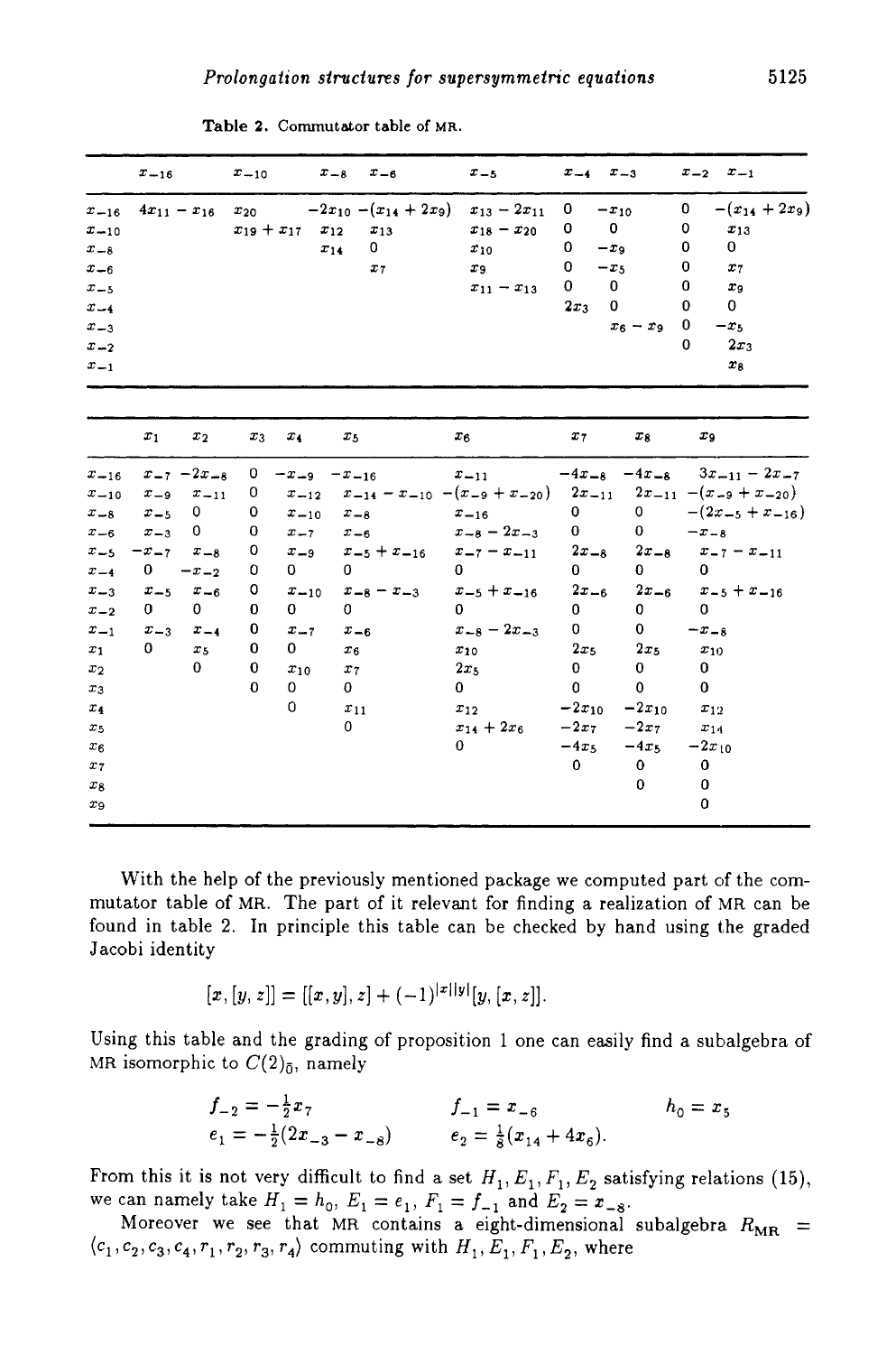|           | $x_{10}$                                                    | $x_{11}$                       | $x_{13}$                                                        | $x_{14}$              | $x_{16}$    |
|-----------|-------------------------------------------------------------|--------------------------------|-----------------------------------------------------------------|-----------------------|-------------|
| $x_{-16}$ | $x_{-14} - 2x_{-10}$ $x_{-20}$                              |                                | $2x_{-9} + 3x_{-20} - 4x_{-11}$                                 |                       | $4x_{-20}$  |
| $x = 10$  | $x = 13 - x = 21$                                           |                                | $x_{-18} - x_{-12}$ $x_{-18} - x_{-12}$                         | $2x_{-20}$            | $2x_{-18}$  |
| $x_{-8}$  | $-x_{-11}$                                                  | $x_{-14} - 2x_{-10} - x_{-14}$ |                                                                 | $\Omega$              | 0           |
|           | $x_{-6}$ $2x_{-5} + x_{-16}$ $x_{-11} - 2x_{-7}$ $-x_{-11}$ |                                |                                                                 | $\Omega$              | 0           |
| $x_{-5}$  |                                                             |                                | $x_{-10} - x_{-14}$ $-(x_{-9} + x_{-20})$ $-(x_{-9} + x_{-20})$ | $2x_{-11}$            | $-2x_{-20}$ |
| $x = 4$   | $\Omega$                                                    | $^{\circ}$                     | 0                                                               | n.                    | 0.          |
| $x_{-3}$  | $x_{-7} - x_{-11}$                                          |                                | $x_{-14} - x_{-10}$ $x_{-14} - x_{-10}$                         | $-2(2x_{-5}+x_{-16})$ | $2x - 14$   |
| $x_{-2}$  | $\Omega$                                                    | $\Omega$                       | $\Omega$                                                        | 0                     | 0           |
| $x_{-1}$  | $2x_{-5} + x_{-16}$                                         | $x_{-11} - 2x_{-7}$            | $-x_{-11}$                                                      | $\mathbf 0$           | 0           |
| $x_1$     | $-x_{11}$                                                   | $x_{12}$                       | $x_{12}$                                                        | $-2x_{10}$            | $2x_{12}$   |
| $x_2$     | $-x_{14}$                                                   | $-2x_{10}$                     | $\mathbf{0}$                                                    | $\Omega$              | $\bf{0}$    |
| $x_3$     | $\mathbf{0}$                                                | 0                              | $\Omega$                                                        | $\Omega$              | 0           |
| $x_4$     | $x_{18}$                                                    | $x_{15}$                       | $x_{15}$                                                        | $-2x_{12}$            | $2x_{15}$   |
| $x_{5}$   | $\mathbf{0}$                                                | $2x_{11} - x_{16}$             | $-x_{16}$                                                       | $-2x_{14}$            | $-2x_{16}$  |
| $x_6$     | $2x_{11} - x_{16}$                                          | $\mathbf{0}$                   | $-2x_{12}$                                                      | $4x_{10}$             | $-4x_{12}$  |
| $x_7$     | $-2x_{14}$                                                  | $-4x_{10}$                     | 0                                                               | 0                     | 0           |
| $x_8$     | $-2x_{14}$                                                  | $-4x_{10}$                     | $\Omega$                                                        | $\Omega$              | 0           |
| $x_9$     | $-x_{16}$                                                   | $2x_{12}$                      | $\Omega$                                                        | $\mathbf 0$           | 0           |
| $x_{10}$  | $\mathbf 0$                                                 | $2x_{18} - x_{22}$             | $-x_{22}$                                                       | $-2x_{16}$            | $-2x_{22}$  |
| $x_{11}$  |                                                             | 0                              | $-2x_{15}$                                                      | $4x_{12}$             | $-4x_{15}$  |
| $x_{13}$  |                                                             |                                | 0                                                               | 0                     | 0           |
| $x_{14}$  |                                                             |                                |                                                                 | $\mathbf 0$           | $\Omega$    |
| $x_{16}$  |                                                             |                                |                                                                 |                       | $\mathbf 0$ |

**Table 2.** (Continued)

$$
c_1 = x_3
$$
  
\n
$$
c_2 = x_7 - x_8
$$
  
\n
$$
c_3 = 2x_1 + x_6 + x_9 + x_{14}
$$
  
\n
$$
c_4 = 2x_4 + x_{11} + x_{13} - x_{16}
$$
  
\n
$$
r_1 = 2x_2 - x_7r_3 = x_{-2}
$$
  
\n
$$
r_2 = x_{-4}
$$
  
\n
$$
r_4 = x_{-1} - x_{-6}
$$

One can easily verify that  $c_1, c_2, c_3, c_4$  are central elements of MR.  $r_1, r_2, r_3, r_4$  satisfy the relations

$$
[r_1, r_2] = 2r_3 \qquad [r_1, r_4] = -2r_2 \qquad [r_2, r_2] = [r_3, r_4] = 2c_1 \qquad [r_4, r_4] = -c_2 \tag{16}
$$

all other commutators being zero. We can now easily prove the following theorem.

*Theorem 1.* MR is isomorphic to the algebra  $R_{MR} \times \text{Cov}^+(C(2), \sigma)$ .

*Proof.* Let  $L(H_1, E_1, F_1, E_2, c_1, \ldots, c_4, r_1, \ldots, r_4)$  be the free Lie superalgebra on even generators  $H_1, c_1, \ldots, c_4, r_1$  and odd generators  $E_1, F_1, E_2, r_2, r_3, r_4$  and consider the

\nLie superalgebra morphism 
$$
\phi: L(H_1, E_1, F_1, E_2, c_1, \ldots, c_4, r_1, \ldots, r_4) \to \text{MR given by}
$$
\n

\n\n $H_1 \mapsto x_5$ \n $E_1 \mapsto -\frac{1}{2}(2x_{-3} - x_{-8})$ \n $F_1 \mapsto x_{-6}$ \n $E_2 \mapsto x_{-8}$ \n

\n\n $c_1 \mapsto x_3$ \n $c_3 \mapsto 2x_1 + x_6 + x_9 + x_{14}$ \n $r_1 \mapsto 2x_2 - x_7$ \n $r_3 \mapsto x_{-2}$ \n

\n\n $c_2 \mapsto x_7 - x_8$ \n $c_4 \mapsto 2x_4 + x_{11} + x_{13} - x_{16}$ \n $r_2 \mapsto x_{-4}$ \n $r_4 \mapsto x_{-1} - x_{-6}$ \n

As we have already seen  $\phi$  leaves invariant relations (15) and (16), hence there is a Lie superalgebra morphism  $\phi' : R_{MR} \times \text{Cov}^+(C(2), \sigma) \to MR$ . On the other hand the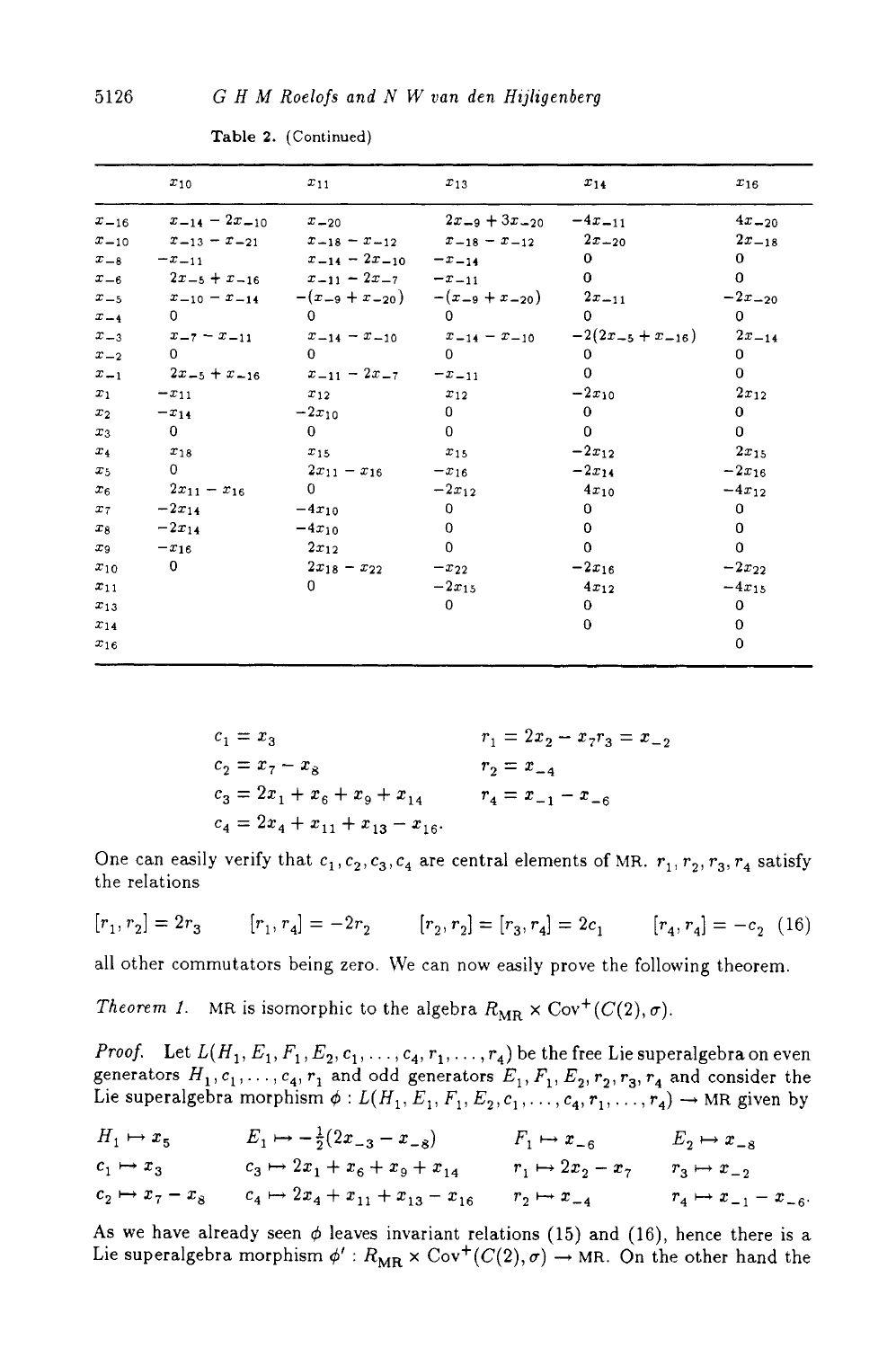Lie superalgebra morphism  $\psi : L(x_1, \ldots, x_8, x_{-1}, \ldots, x_{-6}) \to R_{MR} \times \text{Cov}^+(C(2), \sigma)$ given by

$$
x_{1} \mapsto \frac{1}{4}(2c_{3} - 4e_{2} - \lambda^{2}f_{-2} + 2\lambda v_{0})
$$
  
\n
$$
x_{2} \mapsto -\frac{1}{2}(2f_{-2} - r_{1})
$$
  
\n
$$
x_{3} \mapsto c_{1}
$$
  
\n
$$
x_{4} \mapsto \frac{1}{4}(2c_{4} + 4\lambda^{2}e_{2} + \lambda^{4}f_{-2} - 2\lambda^{3}v_{0})
$$
  
\n
$$
x_{5} \mapsto h_{0}
$$
  
\n
$$
x_{6} \mapsto \frac{1}{2}(4e_{2} - \lambda^{2}f_{-2})
$$
  
\n
$$
x_{7} \mapsto -2f_{-2}
$$
  
\n
$$
x_{8} \mapsto -(c_{2} + 2f_{-2})
$$
  
\n
$$
x_{-1} \mapsto r_{4} + f_{-1}
$$
  
\n
$$
x_{-2} \mapsto r_{3}
$$
  
\n
$$
x_{-3} \mapsto -\frac{1}{2}(2e_{1} - \lambda v_{-1})
$$
  
\n
$$
x_{-4} \mapsto r_{2}
$$
  
\n
$$
x_{-6} \mapsto f_{-1}
$$
  
\n(17)

preserves relations (13) and **(14),** hence there exists a Lie superalgebra morphism  $\psi'$ : MR  $\rightarrow$   $R_{MR} \times \text{Cov}^+(C(2), \sigma)$ .  $\phi'$  and  $\psi'$  are easily seen to be each other's inverse. *0* 

# **4. Auto-Backlund transformation, superposition principle and relationship with known solution methods for the SKdV equation**

In this section we derive an auto-Backlund transformation for the SKdV equation from the prolongation structure and give a formula from which it is possible to derive a superposition principle for solutions of the SKdV equation. Moreover we give the relationship between the prolongation method and known solution methods for the SKdV equation, such **as** the super-Miura transformation and the super-Gardner transformation.

For this we need a (graded) vector field representation of **C(2),** in order to be able to retrieve  $F^0$ ,  $F^1$ ,  $G^0$ ,  $G^1$  from  $F$  and  $G$ , respectively, using formulae (8), (11) and **(12).** In the sequel we use the following vector field representation of **C(2),** which can easily be checked using formula (1) and table **1.** 

$$
f_{-2} = \lambda_1^{-1} \lambda_2^{-1} \mu_2^{-2} (-y^{1-\mu_2} \partial_y + (\mu_1 - 1) y^{-\mu_2} \xi \partial_\xi)
$$
  
\n
$$
f_{-1} = \lambda_2^{-1} \mu_2^{-1} y^{\mu_1 - \mu_2} \xi \partial_y + \lambda_1^{-1} \mu_2^{-1} y^{1-\mu_1} \partial_\xi
$$
  
\n
$$
h_0 = 2\mu_2^{-1} y \partial_y + (1 - 2\mu_1 \mu_2^{-1} + 2\mu_2^{-1}) \xi \partial_\xi
$$
  
\n
$$
e_1 = \lambda_1 y^{\mu_1} \xi \partial_y + \lambda_2 y^{1-\mu_1 + \mu_2} \partial_\xi
$$
  
\n
$$
e_2 = \lambda_1 \lambda_2 (y^{1+\mu_2} \partial_y + (1 - \mu_1 + \mu_2) y^{\mu_2} \xi \partial_\xi)
$$
  
\n
$$
v_{-1} = \lambda_2^{-1} \mu_2^{-1} y^{\mu_1 - \mu_2} \xi \partial_y - \lambda_1^{-1} \mu_2^{-1} y^{1-\mu_1} \partial_\xi
$$
  
\n
$$
v_0 = -\xi \partial_\xi
$$
  
\n
$$
v_1 = -\lambda_1 y^{\mu_1} \xi \partial_y + \lambda_2 y^{1-\mu_1 + \mu_2} \partial_\xi.
$$
\n
$$
(18)
$$

Equating  $c_1, \ldots, c_4, r_1, \ldots, r_4$  to zero, substituting the representation (18) with  $\lambda_1 =$  $\lambda_2 = \mu_1 = \mu_2 = 1$  into the isomorphism (17), replacing  $\lambda$  by 2 $\lambda$  (to avoid denominators) and finally taking  $y^0 = y$  and  $y^1 = \xi$ , we find from equations (11) and (12)

$$
F^0 = \varphi \xi - y^2 + \lambda^2 + u
$$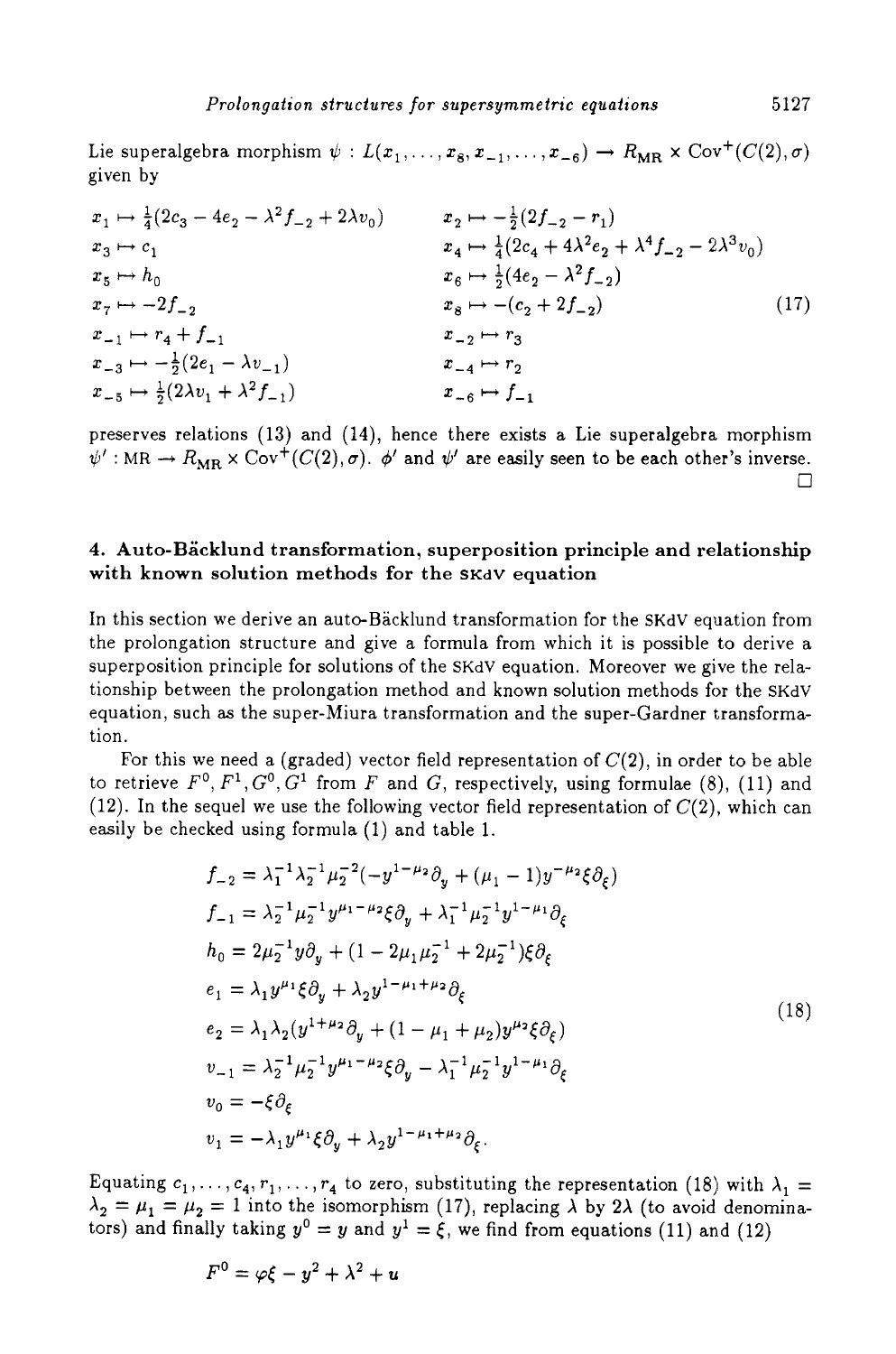**5128** *G H M Roelofs and N W van den Hijligenberg* 

$$
F^{1} = \varphi - (y + \lambda)\xi
$$
  
\n
$$
G^{0} = -(\varphi_{xx}\xi + (y - \lambda)\varphi_{x}\xi + 2(-y\lambda + \lambda^{2} - u)\varphi\xi + \varphi\varphi_{x} - 4y^{2}\lambda^{2} + 2y^{2}u
$$
\n
$$
+ 2yu_{x} + 4\lambda^{4} + 2\lambda^{2}u - 2u^{2} + u_{xx})
$$
\n
$$
G^{1} = (4y\lambda^{2} - 2yu + 4\lambda^{3} - u_{x})\xi - \varphi_{xx} - (y + \lambda)\varphi_{x} + 2(-y\lambda - \lambda^{2} + u)\varphi.
$$
\n(19)

On a solution manifold of the prolonged ideal we have, **as** in the ordinary case

$$
y_x = -F^0
$$
  $y_t = -G^0$   $\xi_x = -F^1$   $\xi_t = -G^1$ 

One readily verifies the integrability conditions  $y_{xt} = y_{tx}$  for y and  $\xi_{xt} = \xi_{tx}$  for  $\xi$  to be satisfied if and only if  $u$  and  $\varphi$  satisfy the SKdV equation.

If  $u, \varphi$  is a solution to equations (9) and (10), we can find a Bäcklund transformation by requiring  $\tilde{u} = \tilde{u}(u^{(2)}, \varphi^{(2)}, y, \xi)$  and  $\tilde{\varphi} = \tilde{\varphi}(u^{(2)}, \varphi^{(2)}, y, \xi)$  to be another solution to the **SKdV** equation. Another way of posing this is to require that the set of forms

$$
\begin{aligned} \tilde{\alpha}_1 &= \mathrm{d} t \wedge \mathrm{d} \tilde{u} + \mathrm{d} x \wedge \mathrm{d} t \, \tilde{u}_x \\ \tilde{\alpha}_2 &= \mathrm{d} t \wedge \mathrm{d} \tilde{u}_x + \mathrm{d} x \wedge \mathrm{d} t \, \tilde{u}_{xx} \\ \tilde{\alpha}_3 &= \mathrm{d} t \wedge \mathrm{d} \tilde{u}_{xx} + d x \wedge \mathrm{d} t \, (6 \tilde{u} \tilde{u}_x - 3 \tilde{\varphi} \tilde{\varphi}_{xx}) - \mathrm{d} x \wedge \mathrm{d} \tilde{u} \\ \tilde{\beta}_1 &= \mathrm{d} t \wedge \mathrm{d} \tilde{\varphi} + \mathrm{d} x \wedge \mathrm{d} t \, \tilde{\varphi}_x \\ \tilde{\beta}_2 &= \mathrm{d} t \wedge \mathrm{d} \tilde{\varphi}_x + \mathrm{d} x \wedge \mathrm{d} t \, \tilde{\varphi}_{xx} \\ \tilde{\beta}_3 &= \mathrm{d} t \wedge \mathrm{d} \tilde{\varphi}_{xx} + \mathrm{d} x \wedge \mathrm{d} t \, (3 \tilde{u} \tilde{\varphi}_x + 3 \tilde{u}_x \tilde{\varphi}) - \mathrm{d} x \wedge \mathrm{d} \tilde{\varphi} \end{aligned}
$$

be elements of the prolonged ideal  $I(\alpha_1, \ldots, \alpha_4, \beta_1, \ldots, \beta_4, \omega^0, \omega^1)$ . straightforward, but tedious computation we discover that By a rather

$$
\tilde{u} = -2\varphi\xi + 2y^2 - 2\lambda^2 - u = u + 2y_x \tag{20}
$$

$$
\tilde{\varphi} = \pm(-\varphi + 2(y + \lambda)\xi) = \pm(\varphi + 2\xi_x) \tag{21}
$$

is always another solution to the **SKdV** equation.

Solving *u* from the equation  $y_x = -F^0$  and  $\varphi$  from  $\xi_x = -F^1$  we find

$$
u = -y_x + y^2 - \lambda^2 - \varphi \xi = -y_x + y^2 - \lambda^2 - \xi \xi_x
$$
 (22)

$$
\varphi = -\xi_x + (y + \lambda)\xi. \tag{23}
$$

Substituting (22) and (23) into the equations  $y_t = -G^0$  and  $\xi_t = -G^1$ , we find that *y* and  $\xi$  have to satisfy the equations

$$
y_t = -y_{xxx} + 6(y^2 - \lambda^2)y_x - 3\xi((y + \lambda)\xi_x)_x
$$
 (24)

$$
\xi_t = -\xi_{xxx} + 3(y + \lambda)((y - \lambda)\xi)_x. \tag{25}
$$

Notice that the transformation  $(y, \xi, \lambda) \mapsto (-y, \pm \xi, -\lambda)$  leaves invariant equations (24) and **(25).** This gives us another way of obtaining the Backlund transformation **(20)**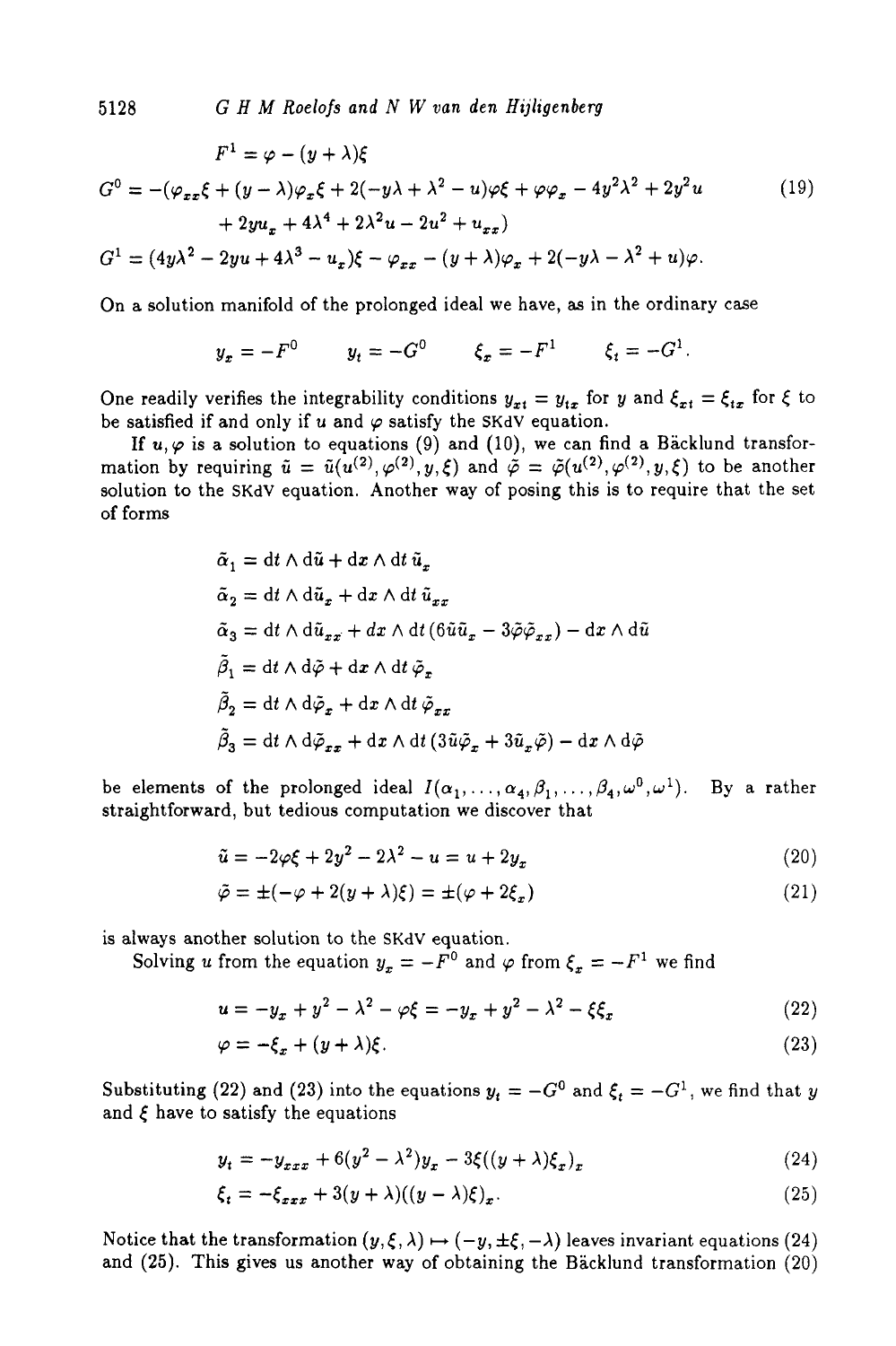and (21). Namely, the triple  $(-y, -\xi, -\lambda)$  can be associated with a solution  $\tilde{u}, \tilde{\varphi}$  of the SKdV equation. Hence we have

$$
y_x = -\varphi \xi + y^2 - \lambda^2 - u \tag{26}
$$

$$
-y_x = \tilde{\varphi}\xi + y^2 - \lambda^2 - \tilde{u} \tag{27}
$$

$$
\xi_x = -\varphi + (y + \lambda)\xi \tag{28}
$$

$$
-\xi_x = -\tilde{\varphi} + (y + \lambda)\xi.
$$
 (29)

Now subtracting equations (28) and (29) leads to the relation  $\tilde{\varphi} = \varphi + 2\xi_x$  and subtracting equations (26) and (27) gives  $\tilde{u} = u + 2y_x + (\varphi + \tilde{\varphi})\xi = u + 2y_x + 2(\varphi + \xi_x)\xi =$  $u + 2y_x + 2(y + \lambda)\xi^2 = u + 2y_x$ .

**As** in **[I]** we can also use the prolongation structure to derive a superposition principle for solutions of the SKdV equation. We can find it by entering the forms and  $y_2 = y_2(\lambda_2)$ ,  $\xi_2 = \xi_2(\lambda_2)$ . In this way we find that  $\tilde{\alpha}_1,\ldots,\tilde{\beta}_3$  with the ansatz  $\tilde{u} = \tilde{u}(u,\varphi,y_1,\xi_1,y_2,\xi_2)$ , where  $y_1 = y_1(\lambda_1), \xi_1 = \xi_1(\lambda_1)$ 

$$
\tilde{u} = u + 2\frac{(\lambda_1^2 - \lambda_2^2)(\lambda_1^2 - \lambda_2^2 - y_1^2 + y_2^2)}{(y_1 - y_2)^2} + 2\frac{\lambda_1 + \lambda_2}{y_1 - y_2}(\varphi\xi_2 - \varphi\xi_1) \n+ 4\left(\frac{\lambda_1^2 y_2 - \lambda_2^2 y_1 - (\lambda_1 + \lambda_2)^2 (\lambda_1 - \lambda_2)}{(y_1 - y_2)^2} - \frac{(\lambda_1^2 - \lambda_2^2)^2}{(y_1 - y_2)^3} - \frac{\lambda_1 \lambda_2}{y_1 - y_2}\right)\xi_1\xi_2
$$
\n(30)\n
$$
\tilde{\varphi} = \varphi - 2(\lambda_1 + \lambda_2)\left(\frac{\lambda_1^2 - \lambda_2^2}{(y_1 - y_2)^2}(\xi_1 - \xi_2) + \frac{\lambda_1 - y_2}{y_1 - y_2}\xi_1 - \frac{\lambda_2 - y_1}{y_1 - y_2}\xi_2\right)
$$
\n(31)

$$
\tilde{\varphi} = \varphi - 2(\lambda_1 + \lambda_2) \left( \frac{\lambda_1^2 - \lambda_2^2}{(y_1 - y_2)^2} (\xi_1 - \xi_2) + \frac{\lambda_1 - y_2}{y_1 - y_2} \xi_1 - \frac{\lambda_2 - y_1}{y_1 - y_2} \xi_2 \right)
$$
(31)

is also another solution to the SKdV equation. Note that the first two terms of **(30)** constitute the superposition principle for the ordinary KdV equation **as** found by Wahlquist and Estabrook. If we use formulae (20) and (21) to express  $y_1, \xi_1$  and  $y_2, \xi_2$  in  $u, \varphi$ and  $u_1, \varphi_1$  and  $u_2, \varphi_2$ , respectively, equations (30) and (31) lead to a superposition principle for solutions of the SKdV equation. At this point, however, we do not perform this computation explicitly, because solving equations **(20)** and **(21)** gives rise to a cubic equation for  $y_1$  and  $y_2$ .

To give the relationship with known solution methods for the SKdV equation we notice that for  $\lambda = 0$  equations (24) and (25) exactly are the super-modified KdV (SMKdV) equation, whereas for  $\lambda = 0$  equations (22) and (23) represent the super-Miura transformation for the SKdV equation, which can be used to derive the linear problem for the SKdV equation (cf **[9]).** 

More generally, by substituting  $\lambda = 1/2\epsilon$ ,  $y = \epsilon w + \lambda$  and  $\xi = \epsilon \sigma$ , equations (24) and **(25)** transform into the super-Gardner equation

$$
w_t = -w_{xxx} + 6ww_x - 3\sigma\sigma_{xx} + \epsilon^2(6w^2w_x - 3\sigma(\sigma_x w)_x)
$$
  

$$
\sigma_t = -\sigma_{xxx} + 3(\sigma w)_x + 3\epsilon^2 w(w\sigma)_x.
$$

With the above substitution equations **(22)** and **(23)** transform into the super-Gardner transformation, which can be used to show the existence of an infinite number of conservation laws for the SKdV equation (cf [9]). In fact this boils down to the fact that *yt* can be written as a total derivative.